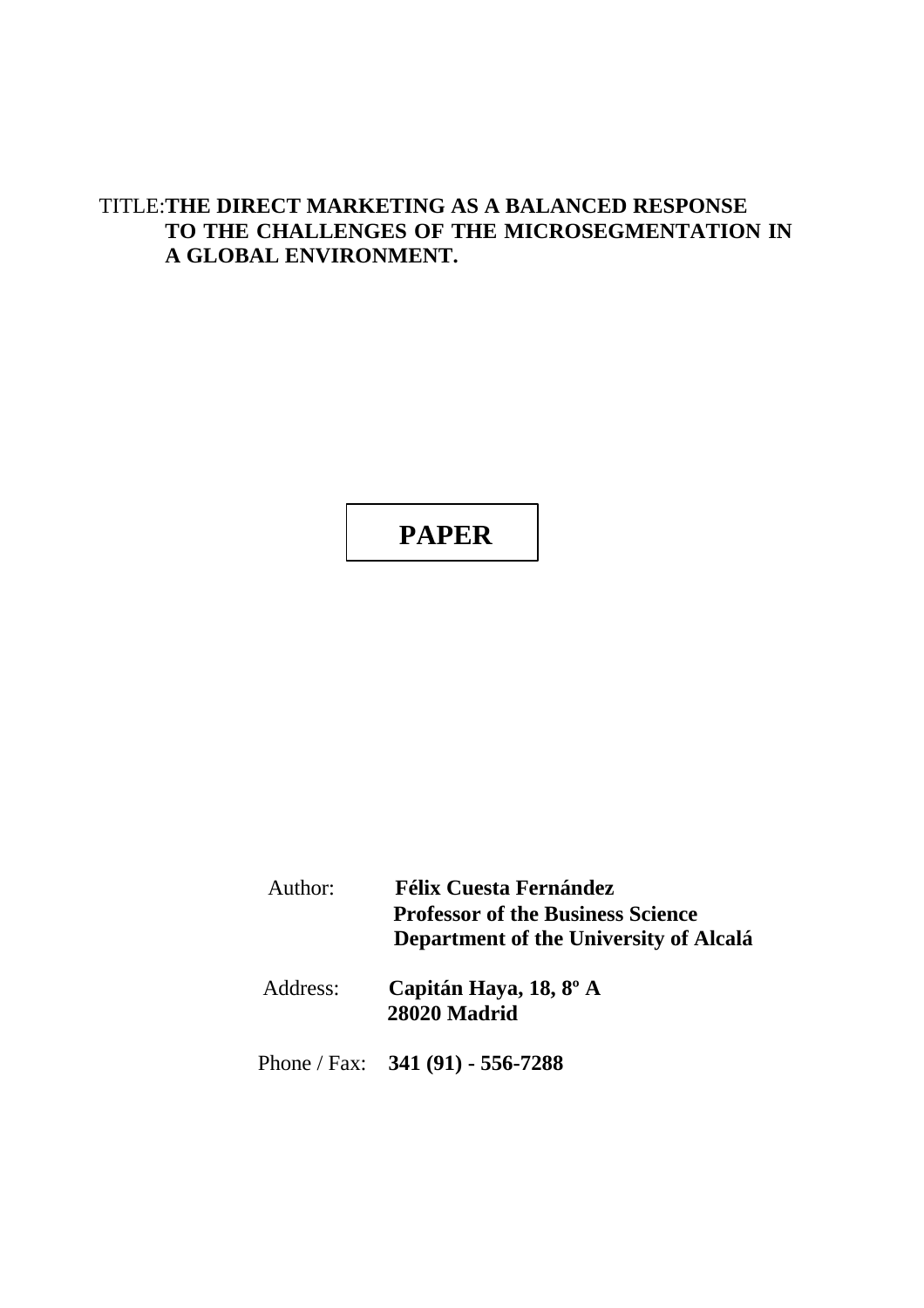# TITLE:**THE DIRECT MARKETING AS A BALANCED RESPONSE TO THE CHALLENGES OF THE MICROSEGMENTATION IN A GLOBAL ENVIRONMENT.**

**\_\_\_\_\_\_\_\_\_\_\_\_\_\_\_\_\_\_\_\_\_\_\_\_\_\_\_\_\_\_\_\_\_\_\_\_\_\_\_\_\_\_\_\_\_\_\_\_\_\_\_\_\_\_\_\_\_\_\_\_\_**

The most popular word used in the headlines of the economic news, in any sector, actually is **globalisation**; Joaquín Estefanía, author of "*La nueva economía, la globalización*", he makes some reflections about the **globalisation** in an article titled "*La nueva (vieja) globalización*", published in the economical newspaper Cinco Días on November 18th. 1.996, written by Andy Robinson. His reflections are in the sense that this is not a new phenomenon, it is something with clear background.

Among other reflections, a sentence attributed to Carlos Marx in 1.848 is presented in this article, " *Every old national industries are destroyed, replaced by new industries whose presence in his territory is a question of life or death for every country and whose products are consumed in all the corners of the World. There is a strong dependence among all the countries in the material production, as well as intellectual.*" and the question is : the **globalisation** is something of the century XXI or it belongs to the century XIX?.

In the same article, there is a reflection about their origins and the reflection is " *it arrives from we don't know where, following the orders of we don't know who. It remove the macroeconomics power to the elected governments. It generates unemployment, inequality or both. But this globalisation is very similar to the one of the past century".*

The British economist Graham Thompson and Paul Hirst, question the novelty of the **globalisation** at the end of this century and the National and Supranational Administrations impotence to overcome their effects.

The publication "Situación de 1.996", published by the studies department of BBV, under the title of "*Globalización y Gobierno de las Empresas*", prestigious personalities belonging to the European academic and management World contribute with different point of view about the **globalisation** and how it's affecting to the enterprises.

In such publication, the Dr. Santiago García Echevarría, professor of the Alcalá University, writes an article titled " *The Globalisation of the economy as the motor of economical, social and for the enterprises change*" a brief of this article is then reproduced : " *The globalisation of the economy is the result of a mix of processes characterised by the fallen down of political, economical and social barriers, the international agreements, the technological development, the logistic and the information and communication and, finally, by the transition in the way to act of the enterprises around the new international activity".*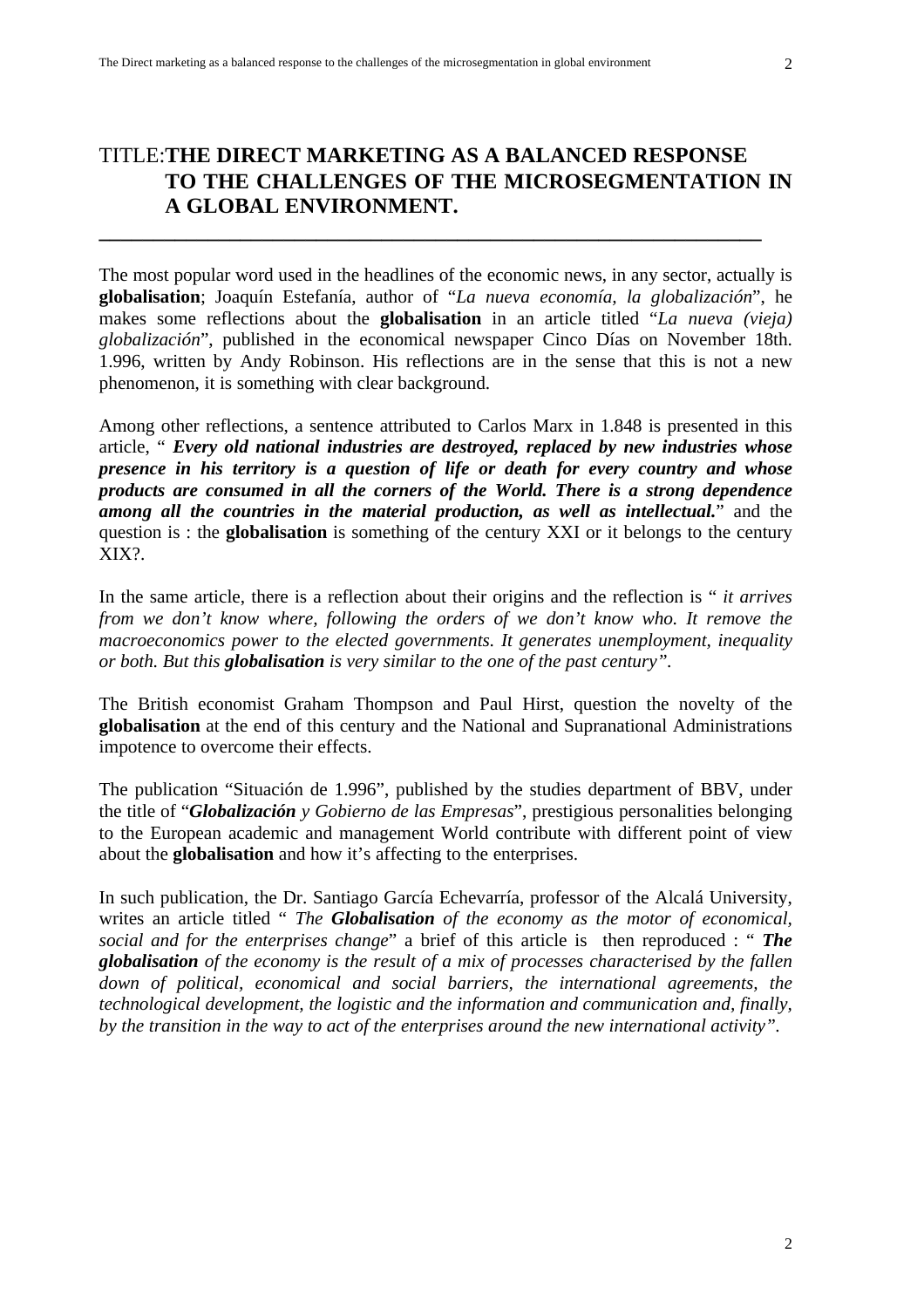In the same publication, Karel Lannoo, member of the Centre for European Studies (CEPS), writes an article titled "*The government of the enterprises from an European point of view",*

Part of its brief is then reproduced "*The government of the enterprises has become a priority point to be discussed in the agenda of many countries. However, although formal and informal debate groups have been set to discuss the future of the government system of the enterprises in different countries of the EU, the dimension of the debate almost is not mentioned or even is ignored, due to the growing globalisation or the national frontiers disappearance".*

Finally, Miguel Alfonso Martínez-Echevarría y Ortega, Professor of Economy and professor of the Navarra University, writes an article titled "*Competitivity in a global economy"*, a part of its brief is reproduced too: *"The selection of the international trade is combined with the ambiguity of the globalisation idea, due to the fact that the international trade is mainly done by the multinational companies. Also, the pressure of their interests over the commercial policies of their governments, it may be added to the pressure of the governments to create large corporations. That is the reason of the so called strategic commercial policies, in which, the commercial policies of the large multinational enterprises and the politic interests of the large countries are integrated".*

On may 27th, 1.997, the also economical newspaper, Expansión showed a special number, devoted to the *globalisation challenges* and in the cover, the following paragraph was written: *"Expansión celebrates eleven years of life with the new times beat, with the globalisation as the flag. An phenomenon without return which is modifying radically the economical and social relationships in the whole World and which is forcing to a very fast mentality change".*

The, we can conclude that the **globalisation**, even more than a reality, it has been converted in the concern of every type of people, industries and governments, but being this true actually, Andy Robinson does the following reflection in his article: *" The global economy was not less integrated before 1.914 than today. The decisive technological change was the underwater cables which let the daily ( of course, not in real time ) generation of prices.*

This is the key why the real concern with respect to the **globalisation,** the **time factor.**

The actual **globalisation** is supported by a technology which lets the information interchange in real time at world-wide level, this, together with the creation of the macromarkets or macro-regions, such as, the **European Union (EU), Mercosur,** the **North America Free Trade Agreement (NAFTA)** and the **Asia-Pacific Economic Co-operation (APEC)**, which are eliminated a series of barriers that they did not let the free trade, among any other things, in those regions.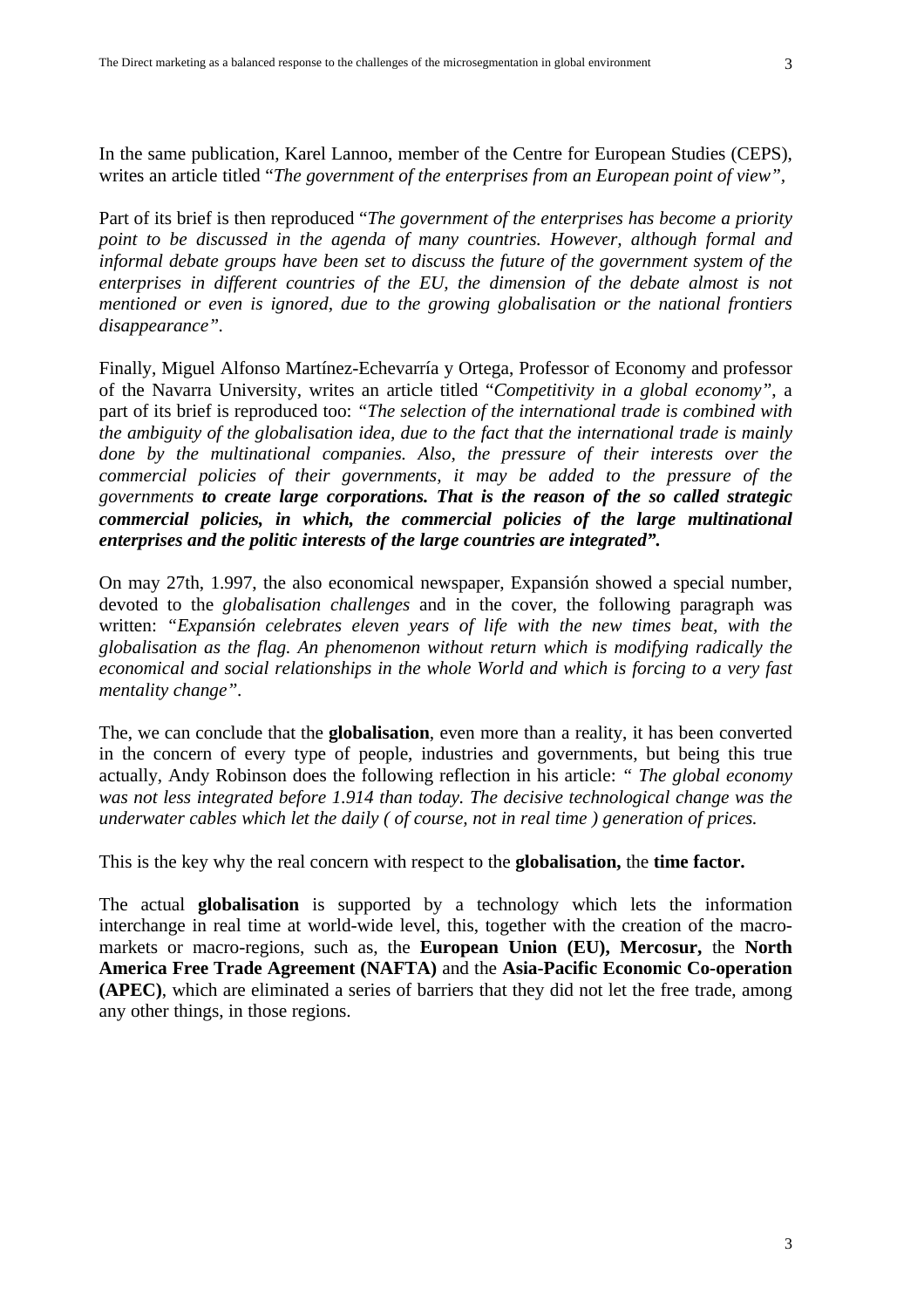The new world-wide panorama, which after the sign of the **Ronda de Uruguay** in Marrakech on April 15th, 1.994, whose objective was the liberalisation of the international trade, it has finished in a real unique world-wide market.

This new situation, in principle, opens the door of the access opportunity to wider markets, as we have mentioned before, to the **world-wide market**, but also, this opens the doors to the **world-wide competition**, that means that any company can compete freely in any place of the World without any restriction, as it was not before.

This situation of increment of opportunities and competence obliges to the enterprises to the need of adjusting or tune their offers to their targets, wider by principle, but within a more competitive environment.

Wendell R. Smith, in 1.956, introduced the concept of **segmentation**, in an article titled *Product Differentiation and Market Segmentation as Alternative Marketing Strategies*, published in the Journal of Marketing, on July 21st.

Since that, the enterprises started to focus progressively their offers to the targets that they understood more adequate to their products and services, this produces a higher level of response from the clients which belong to the selected segments and then a higher profitability.

In parallel, the clients are getting a higher level of knowledge and maturity, this situation makes more difficult the possibility of acceptance of the products and services which do not correspond with their real and authentic wishes. To overcome this situation it is needed to add new parameters to define the target profile and then to tune the segments better and then, reaching the concept of **microsegmentation,** which takes a special relevance at the end of the 80´s, becoming fundamental in the Marketing Planning en the 90´s, where the highest level of **microsegmentation** is consider, reaching the *segment of one*, opening the doors to the concept of *Personal Marketing*.

This new fact is driving us to a new **local microsegment** dimension which makes difficult to reach profitability at domestic level due to the small volume that prevent to get economies of scale, but this situation can be balanced with the fact of the market **globalisation**, in this way, if it is true that the local segments are smaller every time, also it is true that the market is wider, it is the whole World, getting then the possibility of reaching economies of scale.

The first question to convert this hypothesis in a real fact it is that it has to be possible to find equivalent microsegments in different countries and regions and there are multiple studies which are giving us the confirmation of this fact.

Among many other studies about consumption trends in the next decades, the study done by Faith Popcorn, founder and director of Brain Reserve, gives us a list of 10 trends which can identify to a consumer in any place of the World.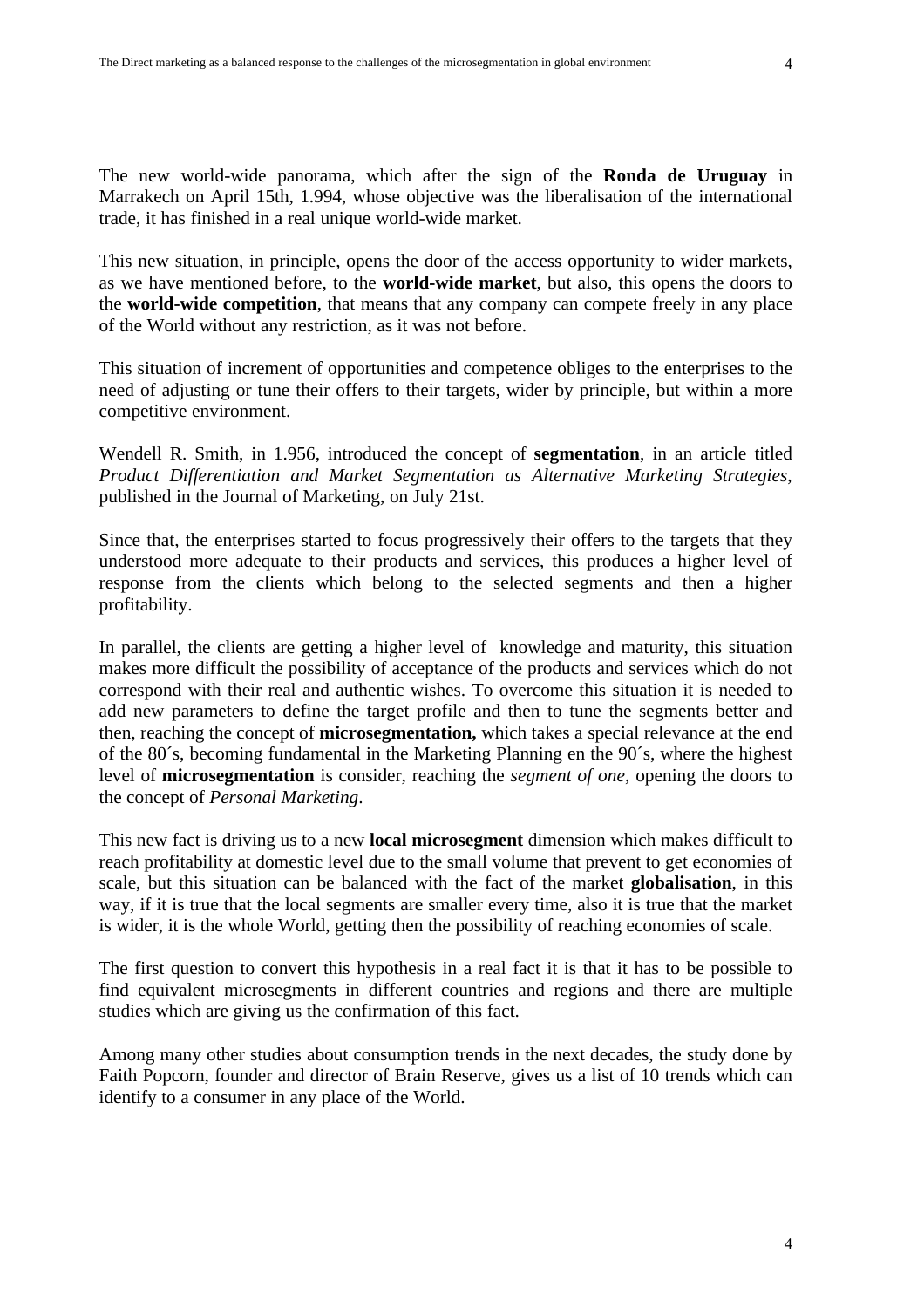The trends discovered by Faith Popcorn in her study based in Media-scanning, Brainstorming and meeting with consumers and experts are the following:

- 1. Cocooning
- 2. Fantasy Adventure
- 3. Small Indulgences
- 4. Ergonomics
- 5. Cashing Out
- 6. Down Ageing
- 7. Staying Alive
- 8. The Vigilant Consumer
- 9. 99 Lives
- 10.Save Our Society (S.O.S.)

Analysing this trends and accepting it as a valid hypothesis, we can reach the conclusion that others characteristics will define the segment, but never the geographical factor will be a parameter which can differentiate or define it.

Then, we find a market with the following characteristics:

- Global
- Highly segmented
- Scattered
- Competitive
- Mature
- Saturated

Only a commercial system which can respond to the characteristics listed before will be the one that can reach the success.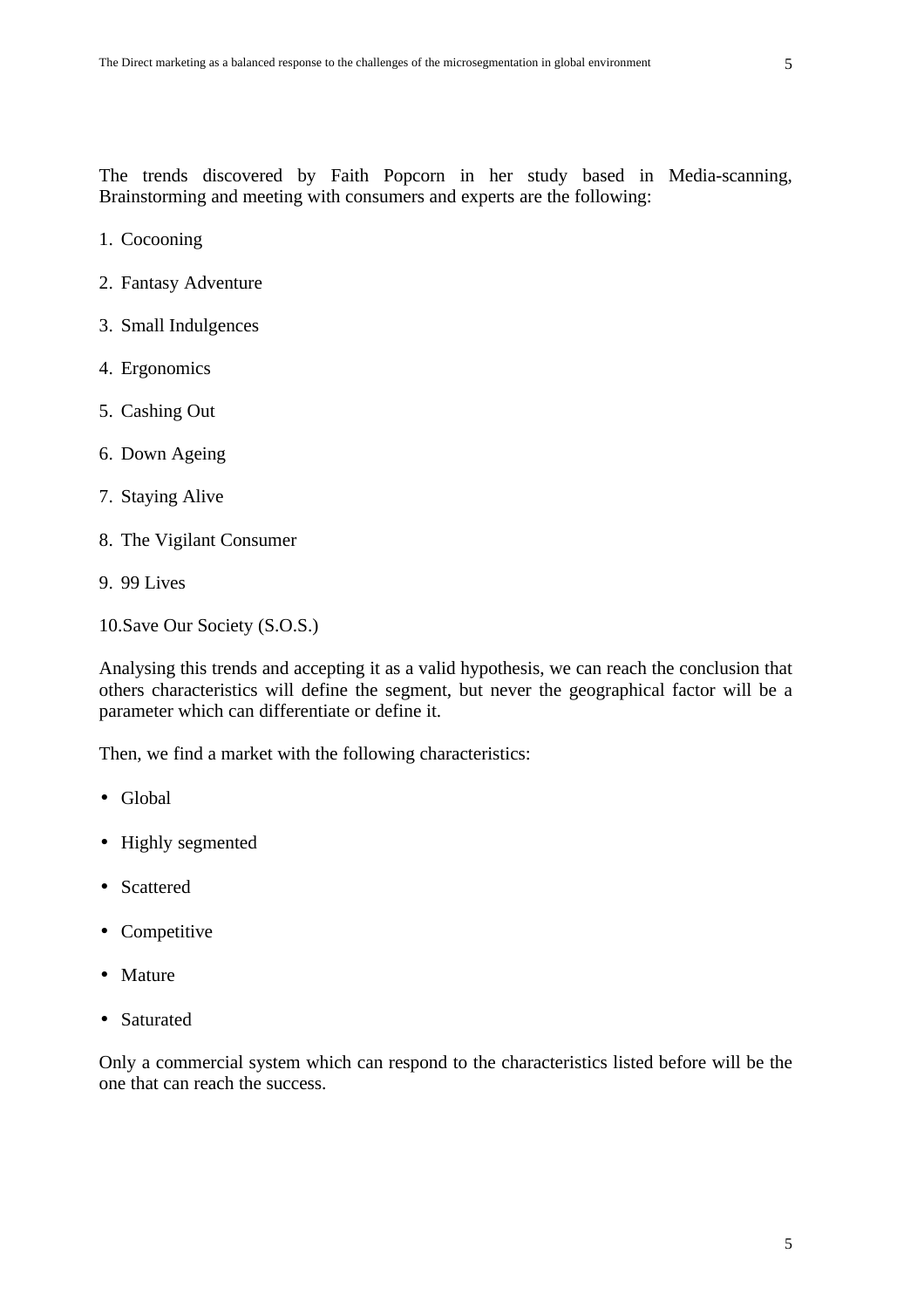Analysing the different commercials systems actually known, we find the **Direct Marketing**, whose the definition proposed by the Direct Marketing Association of the United States of America say : "*Direct Marketing is an interactive marketing system which utilises one or more than communication media to get a measurable answer or a transaction in a specific place".*

In this definition there are several aspects that I understand it is important to make some reflection, such as the fact that we are talking about an *interactive system,* but interactive with the client, then a direct contact with him will be let, without any type of external intervention and as consequence, it lets to set **pull strategies**, that means that, in principle, using this channel and its communication techniques, it is possible to approach to the client in any place where he would be, adopting an active position which will let to be the first, that is to go forward to the competence.

This privileged position, of being the first, has to be combined with another fundamental aspect, the possibility to focus the offer getting the perfect synchronisation between offer and client wishes, but this only will be possible trough a perfect knowledge of every individual client which will be only possible through a correct management and use of the client data base, using the **new Information Technologies**.

This is a basic condition to act with opportunities to get the success in a *mature* market, that means where the client knows perfectly what he wants and also *saturated*, that means, where only a very special and adjusted offer can be considered with interest by the client.

Another important aspect is the fact of the *answer is measurable*, giving the possibility to know the real returns of every activity, but not only "a posteriori", but also " a priori", when we have established a system of intelligence, which will produce a higher level of profitability, due to the fact that it will be possible to act with security.

This possibility converts this channel as one of the most actually accepted by the managers and businessmen. In this paper. we will analyses some tools widely utilised by the companies with real experience in this channel as well as some simulation models developed by the author of this paper, based in the experience got trough the different projects which he has managed and which have been tested in different projects since their development.

We have left to the end the two concepts which appear in the Direct Marketing definition which we have accepted and which are today even more related to the possibilities that this channel provides us within the globalization concept; the two concepts are those which refer to the **geographic area** and the **use of different communication media** that enable us to communicate with the clients and the target.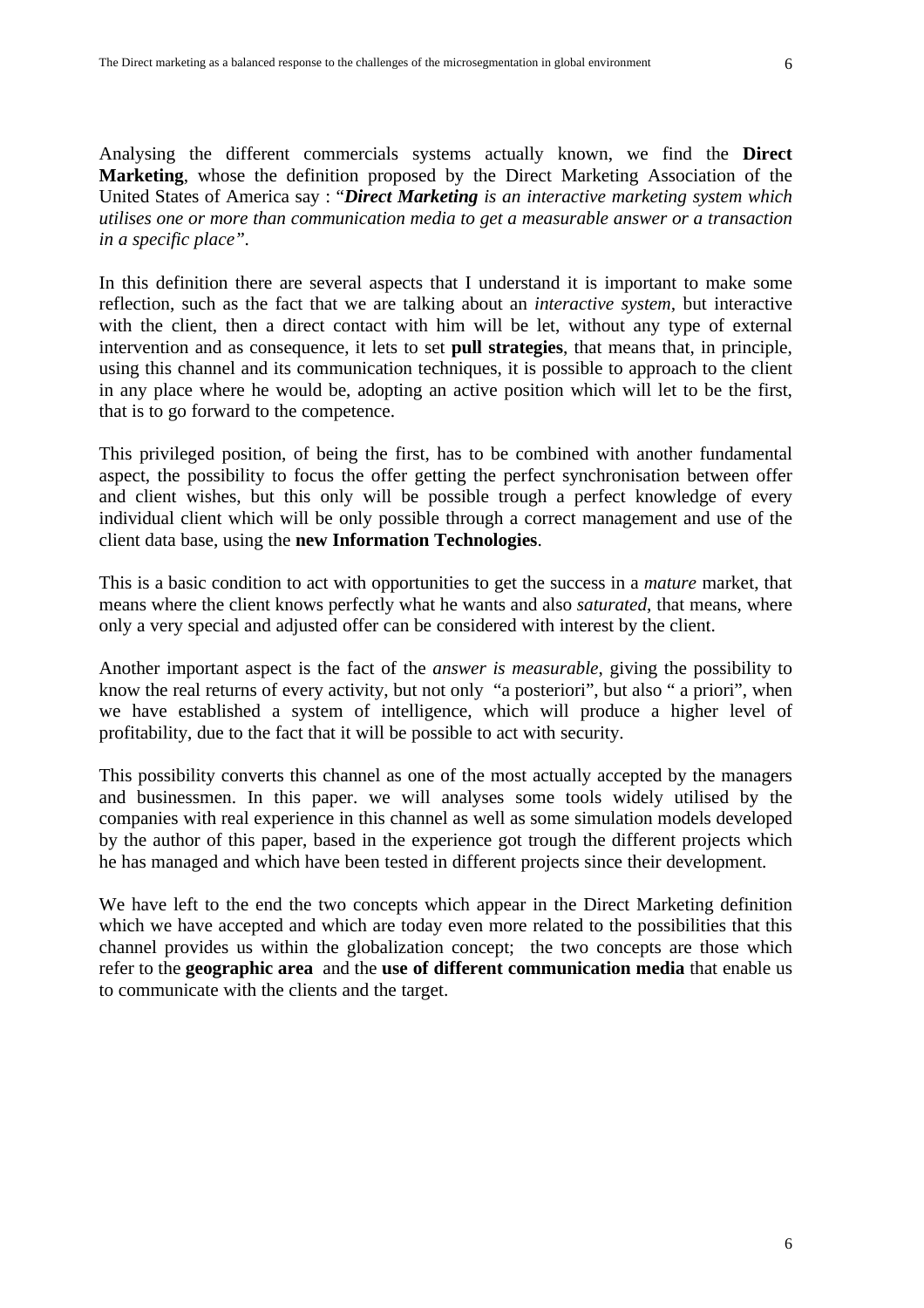When, in the definition of Direct Marketing, the concept that a transaction will be made in a specific place appears, what we are saying is that a transaction is going to take place wherever we have decided, whenever we speak of the use of Direct Marketing to generate traffic towards the points of sale, in support of the conventional channel, we are talking about a **real and unique place.**

However, when we speak of the use of the Direct Marketing Channel in order to make a real sale, we find ourselves with the fact that the place to which we refer is a **unique and virtual place** which corresponds to many other geographic points which we may have decided on in the launching of the campaign and thus eliminating all location aspects and reaching that world-wide market from a geographic point of view and to which we have made reference, which, at the same time, is composed of different microsegments.

The possibility of **geographic abstraction** which the Direct Marketing Channel provides is continuously being improved and enlarged thanks to the apparition of the new communication media and, if at the beginning the media which permitted us to remove the geographic barriers with a certain degree of efficiency were mailings and catalogues, later Television entered into the scene and today the communication networks, presided by the real catalyst and pillar of the globalization process, **Internet** , which is currently potentializing the channel under the ever increasing popular name of **electronic trade** or the also popular name of **virtual trade**.

Once the concept of the channel of Direct Marketing and its possibilities have been analysed, we will examine which are the **pillars** on which it stands, differentiating between the **basic elements**, that is to say, those without which the channel of Direct Marketing would not exist, and those which we name **critical elements**, these being the ones that should support the operation and the success which produces the correct mixture of the latter.

In the figure 1 we can see the representation of the concept of the two types of elements.

#### **BASIC SCHEME**



#### **FIGURE 1**

We will begin by analysing the basic elements: commencing with the **list** or data base of existing and potential clients which we can define as: *a group of client and potential client addresses which correspond to the outline defined in the different microsegments which make up the business opportunity which we would like to take advantage of.*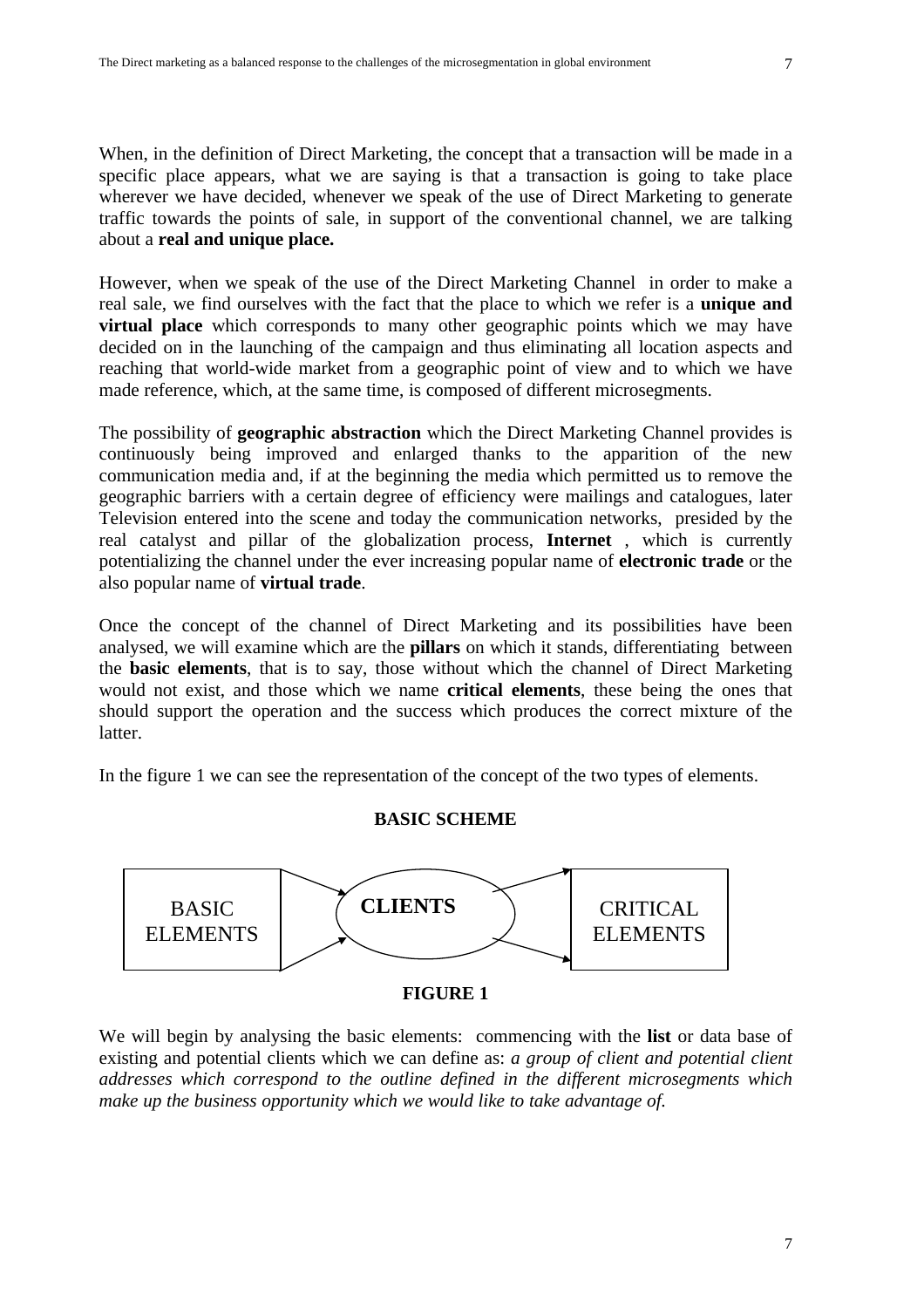This element is the element which carries the most significant weight within the group which is made up of the three basic elements within what is known **pondered mixture**, which is outlined in Figure 2, and which is the most important assets of the companies which use this channel.

In this list we can establish the following classifications:

- **Hot lists**, made up of clients, the prospects obtained during the campaign's preparation process, the prospects obtained in the last two campaigns but who have still not become clients and, those who are or have been clients of any mail order company.
- **Sponsored lists**, made up of the groups of the company who act as sponsor or who support the promotional or sales function.
- **Cold lists**, made up of individuals or legal entities whose predisiposition for the purchase of mail order goods is unknown to us and who do not have any known connection with the company that is promoting the campaign.

Additionally, we should consider another kind of list which is known as **Robinson lists** and which are composed of persons who appear in such lists and whose objective is, by express desire, to not receive any kind of direct publicity. These are normally managed by the Direct Marketing Associations in each country.

In the other hand you can get also the **Preferential lists**, also managed by the Direct Marketing Associations, which are composed by the people who wants to receive information about some particular subject.

Among the first three types of lists we should, in each case, compose a list of each campaign which should be crossed with the corresponding Robinson lists in order to comply with the legal precepts and thus not send any publicity to those who appear in such lists.

The mixture of different types of lists in order to compose the specific list of each campaign originates from the necessity to optimise results and also increase the number of addresses in the hot list. Well, if each list has a distinct response level, as can be seen in Table 1, where the different response levels are shown with respect to referential 1 of the cold lists, it is essential to use different lists in order to increase and enlarge the hot list, as just like those in any other channel, if it does not increase it will end up getting shorter.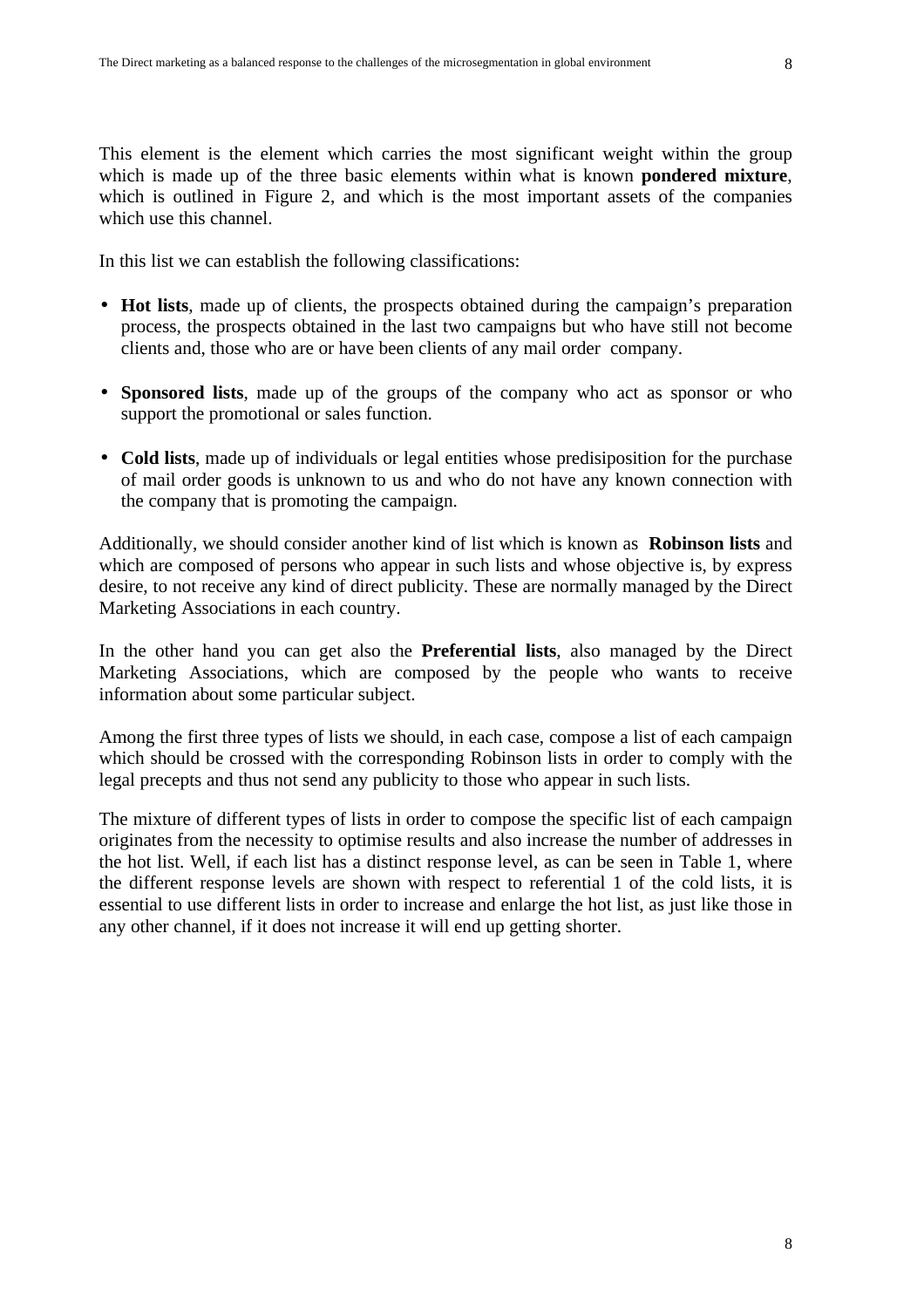## **RESPONSE LEVELS**

| <b>TYPE OF LIST</b>   | <b>RESPONSE LEVEL</b> |
|-----------------------|-----------------------|
| <b>Cold List</b>      |                       |
| <b>Sponsored List</b> | between 2 and 5       |
| <b>Hot List</b>       | between 15 and 20     |

# **TABLE 1**

The second most important basic element is the **offer**, which we define as *the group covered by the products and/or services which are offered to the target of each campaign, or to the action which is hoped will turn into a transaction.*

In the communication which is sent to the target of the campaign, the term "covered" refers to the inclusion of all the parameters which permit them to make a decision without having to consult upon any aspect of the offer, and whereby no extra recourses will be used.

The parameters which should cover the product when we are using Direct Marketing as a channel for real sales are:

• The **price**, including all costs and taxes, it being normal procedure to not include the price corresponding to the handling and transportation, cost which may be paid in addition, but which should always be previously made known.

It is important to consider that in the case where the product which is being offered is not exclusive, upon using this channel the price should be between 15% and 20% lower than the market referencial.

- The **conditions** and **methods of payment,** the most recommended being the credit card although cash on delivery may also be accepted
- The **conditions** and **means of delivery**, always portage paid and normally upon delivery at the clients address. The most recommended term of delivery is 24h, after which, upon lapse of this term, there is a considerable increase in the level of products returned. This 24 hour period is a crutial period of time which maintains the eagerness of the client, effect which a good communication should have provoked.
- **The way the order is made**, making the contact with the client easier via all kinds of ways: telephone, fax, reply coupons, etc., additionally indicating the term and the conditions of acceptance of the order.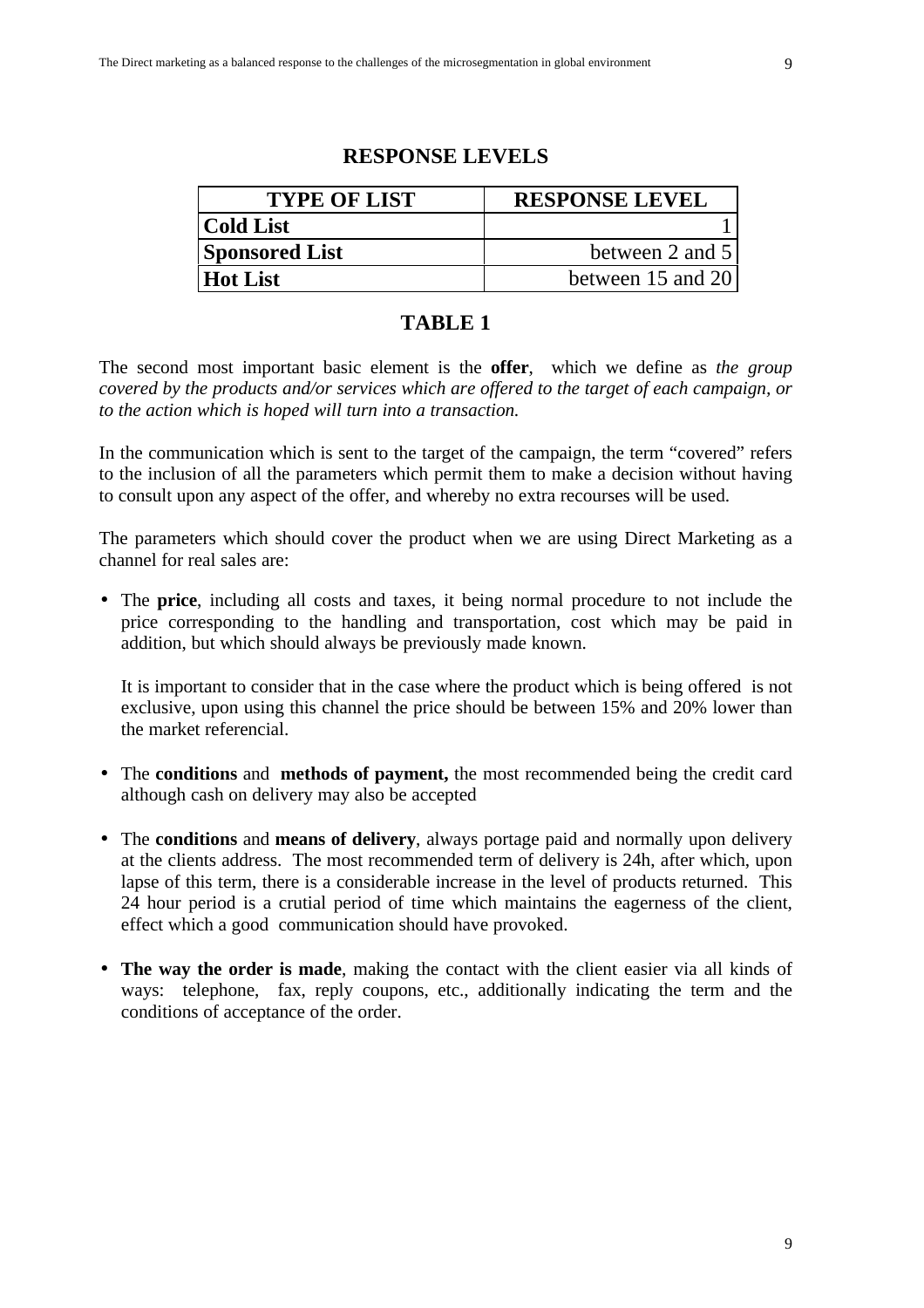- **Incentives,** of special importance in order to entice the client to carry out the desired transaction and where Direct Marketing is supported by Promotional Marketing, the most commonly used incentives being: direct or deferred discount, presents, drawing lots, games, etc.
- **The Guarantees** which are offered. In addition to the normal guarantees of product performance and labour confection, another guarantee commonly used in this channel is the return of money, in the case where the client returns the product in perfect condition and in its original wrapping within 15 days of its reception.

The third basic element is the **communication media**, and which is the *vehicle which we will use to deliver our offer to the target of our campaign in the most effective and profitable manner.*

The communication may be made using various different media, some of which are illustrated in Table 2. These means can be classified as printed matter and others.

| <b>PRINTED MATTER</b>         | <b>OTHERS</b>          |
|-------------------------------|------------------------|
| Distribution to Letterbox     | Radio                  |
| Adverts in newspapers         | Television             |
| Insertions                    | Telephone              |
| Entry into lists              | Videotex               |
| <b>Exhibitions and stalls</b> | Fax                    |
| <b>Bus Mailing</b>            | PC networks (Internet) |
| Mailing                       |                        |
| Catalogues                    |                        |
| Magalog                       |                        |

# **MEANS OF COMMUNICATIONS CLASSIFICATION**

# **TABLE 2**

In addition, communications made via Direct Marketing should comply with two basic rules, taking into consideration that their objective is to obtain a transaction made in an impulsive manner and to avoid the establishment of non productive contacts due to lack of clarity.

The first rule is known as the **KISS rule ( Keep it simple stupid)**, that is to say, to present the communication in a simple manner which is feasible and suitable for the target of the campaign.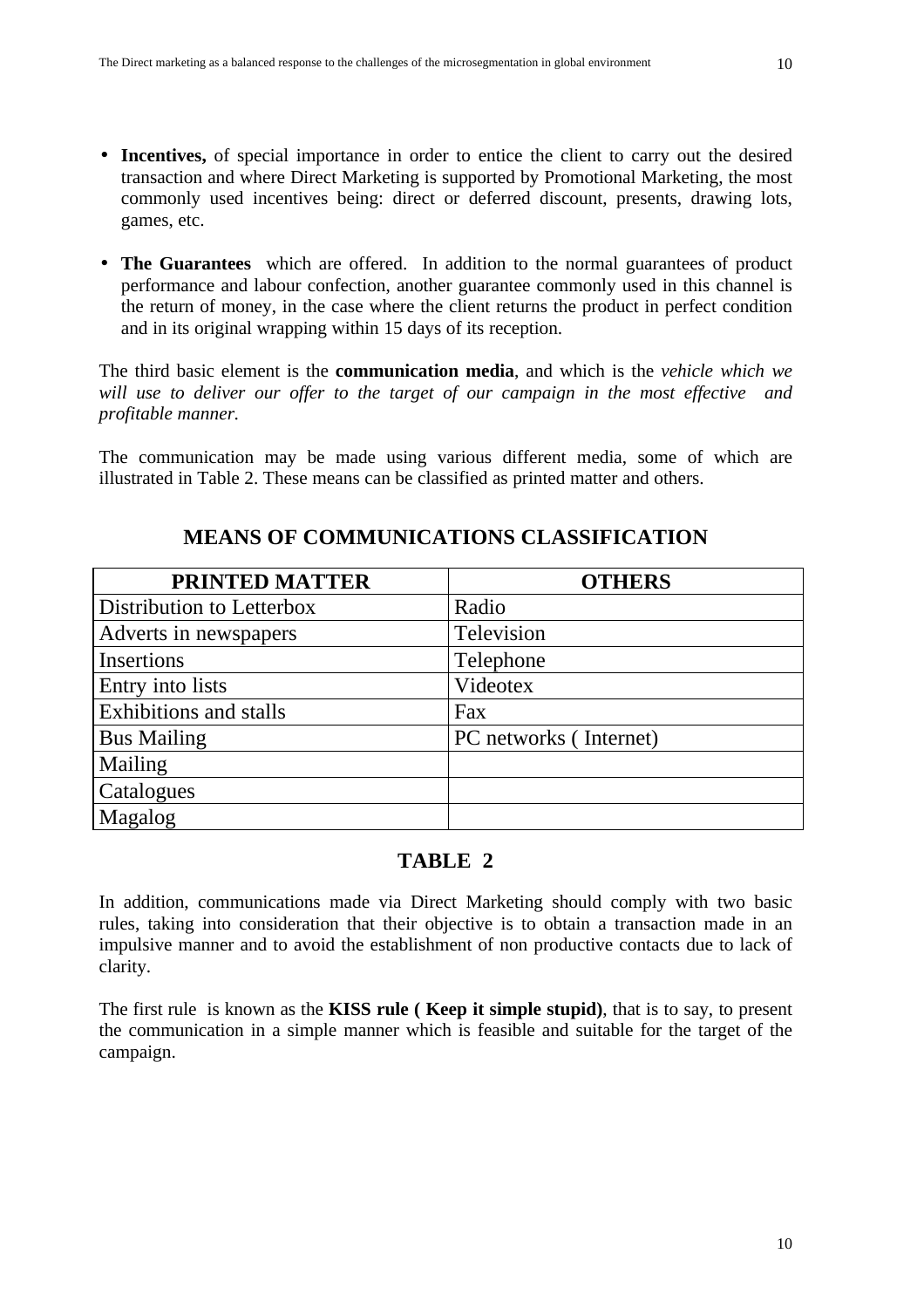The second rule is known as the **AIDA rule**, which originates from: capture the **A**ttention, awaken the **I**nterest, provoke **D**esire and impulse **A**ction; this last point being the point which impulses the action, characteristic which is the distinguishing mark of Direct Marketing.

This group of elements is the pillar on which the channel of Direct Marketing is based and whose interrelation is diagrammed in Figure 2, which graphically represents what we have so called the **pondered mixture** and in which the relationship between each one is exhibited with an approximate ponderation of the specific weight each element contributes to the group as a whole and which may vary slightly depending on the means and the circumstances of the market.

This interrelation makes obvious the existing need that the different components of the group will have to work closely together as each component influences the others as a whole and the results will be obtained upon its conclusion.

# **LISTS 45% OFFER** MEDIA  $\sqrt{35\%}$   $20\%$

# **THE PONDERED MIXTURE**



The following elements which we will analyse will be those which we call the **critical elements** and whose function is to efficiently support the success or the response which the previous ones may provoke and which is often forgotten by those who have approached Direct Marketing via communication and not via the management of the companies.

The first element is the **client service of attention**, which is the *interface of the company with the clients, and its functions are related with the reception of orders, information, incidences, complaints, etc.*

The second critical element is the **logistic function**, which is *responsible for complying with the expectations the launching of the campaign has awakened in the clients and which is also responsible for the optimisation of the operations such as stocktaking, replenishment of stock, distribution and collection of goods, whenever applicable, etc.*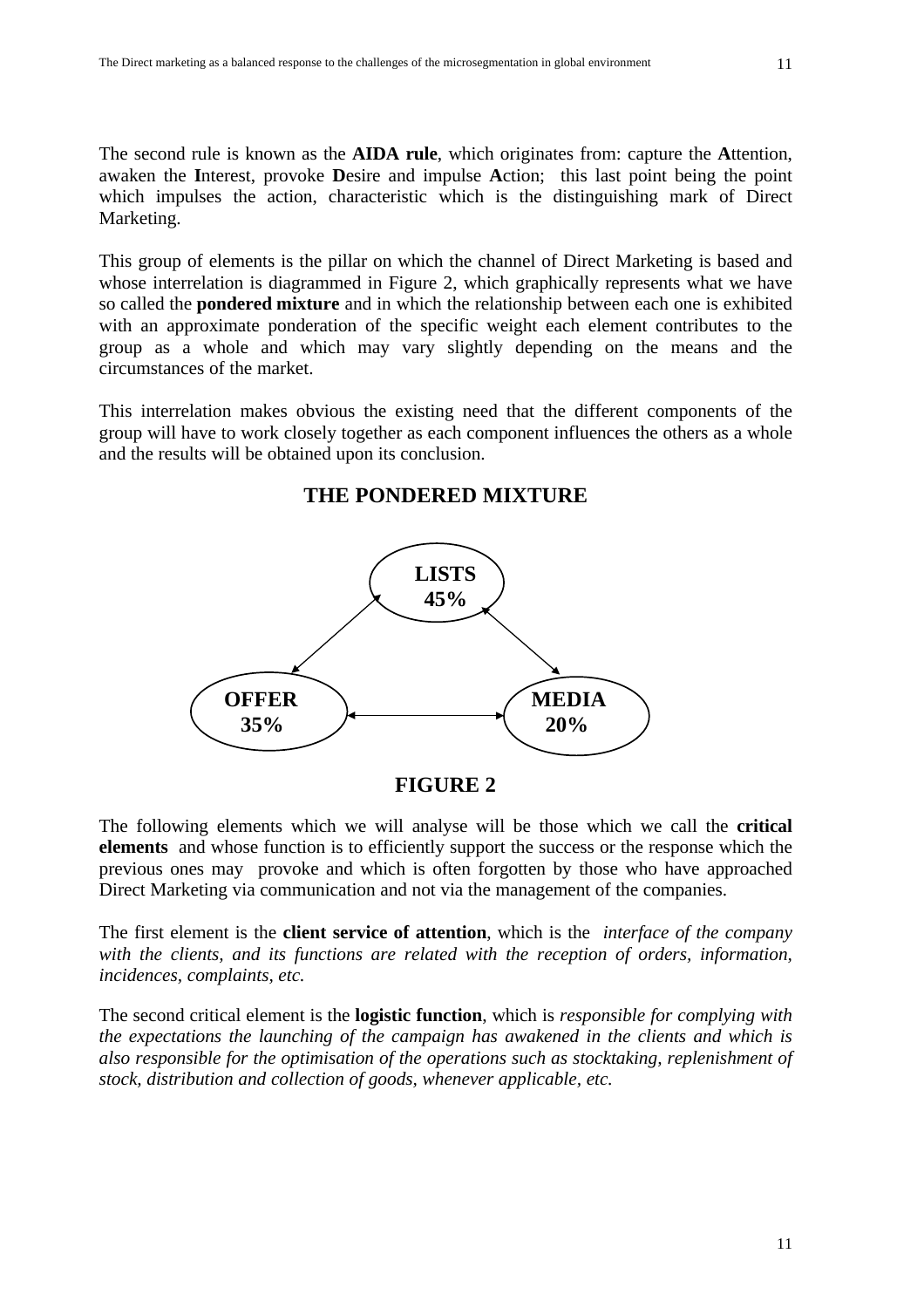These two elements present us with a difficulty as to their correct dimensioning. A solution to this difficulty is the exhaustive carrying out of tests and all the results of the impacts obtained should be correctly coded in order to enable us to verify what is the expected return from each of the actions which we perform. In Figure 3 we present an example of the codification which should accompany each impact.

# **CODIFICATION**

| <b>A</b> |  | ℳ | IV.<br>--- | $\sim$ $\sim$ | $\mathbf{L}$ | $\blacksquare$ | $\tilde{\phantom{a}}$<br><b>NT</b> | <b>NT</b> | $\mathbf{r}$ | $\overline{\mathbf{x}}$<br>-- | $\mathbf{x}$ | $\overline{\mathbf{x}}$<br>∡∍ | $\overline{\mathbf{x}}$<br>-- | $-$ |  |  |
|----------|--|---|------------|---------------|--------------|----------------|------------------------------------|-----------|--------------|-------------------------------|--------------|-------------------------------|-------------------------------|-----|--|--|
|----------|--|---|------------|---------------|--------------|----------------|------------------------------------|-----------|--------------|-------------------------------|--------------|-------------------------------|-------------------------------|-----|--|--|

**C**: Campaign Nbr in Year **EE**: Month carried out **ÑÑ**: Year carried out **T**: Type of Target **XXXXXX**: Client Nbr.

**A**: Type of Action **G**: Group of Means **MM**: Specific means

# **FIGURE 3**

Among the most popular tests, mention can be made to the following:

- The **Dry Test**, which is a preliminary acceptance test.
- The **previous test of lists**, specially necessary in those countries where Direct Marketing is little developed and which endeavour to assure that the addresses of the list really comply with the outline of the target of the campaign.
- The **Tests of lists and media** in order to find out the output, a priori, of each of them and thus obtain maximum tuning in its use.
- The **Secondary Tests**, which will permit the tuning of the rest of the elements and parameters.

The **Accumulative Response Ratio**, is a tool unique to Direct Marketing which permits us to know the results which may be obtained by proceeding with the campaign up to its end, within a short period of time. This tool indicates the percentage of the total response which we will obtain during each week; thus, as an example, in Table 3 we illustrate a typical response to a test of mail order sales.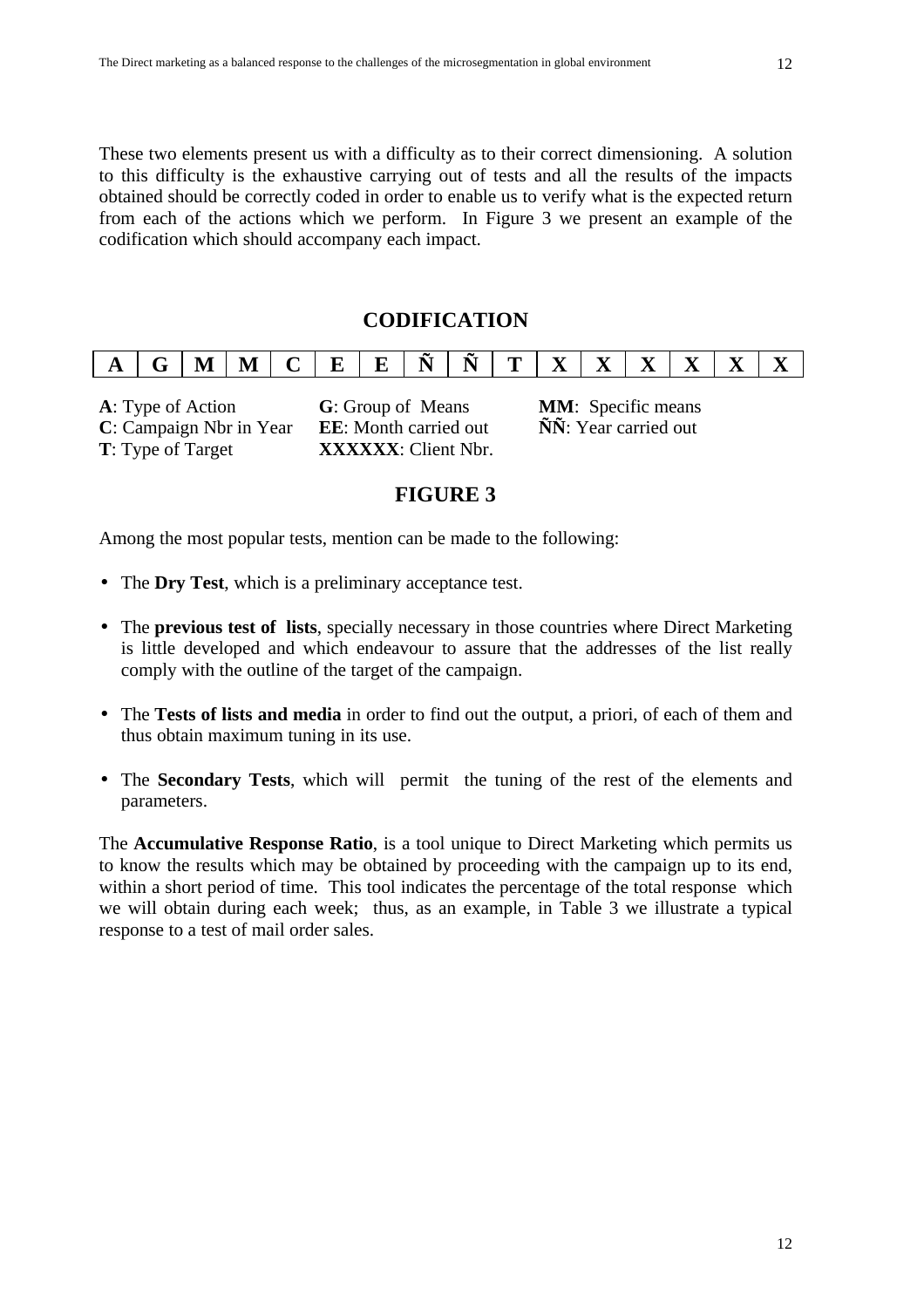| <b>TIME</b> | <b>ACCUMULATIVE</b>   |
|-------------|-----------------------|
|             | <b>RESPONSE INDEX</b> |
| days        | 12 %                  |
| 14 days     | 48 %                  |
| 21 days     | 80 %                  |
| 28 days     |                       |

# **ARR OF MAIL ORDER SALES**

# **TABLE 3**

The formula which permits us to calculate the final response ratio is the following

Response Ratio =

Accumulated Orders X 100

Amount of Impacts X Accumulative Response Ratio

By using this formula and a selection of examples which permit us to later extrapolate the results, we will have the possibility to know, "a priori", and with minimum investment in both time and money, the results which we would obtain if we carry out the campaign in its entirety.

In addition, during this brief period of time of testing, a day to day and hour to hour follow up of the results would be undertaken in order to obtain the information which will permit us to correctly size the support structure of the campaign, taking into consideration the information which we present in Table 4.

# **STRUCTURAL NEEDS**

| <b>QUANTITY</b>                 | <b>CALCULATION</b>       |
|---------------------------------|--------------------------|
| <b>Order Operators</b>          | Nbr of calls $/ 160$     |
| <b>Complaint Operators</b>      | Nbr of calls / 80        |
| <b>Information Operators</b>    | Nbr of calls $/ 160$     |
| Telephone Lines                 | Nbr of operators $X$ 1.5 |
| Pick & pack Warehousemen        | Nbr of orders / 90       |
| Warehousemen for goods returned | Nbr of calls $/32$       |

# **TABLE 4**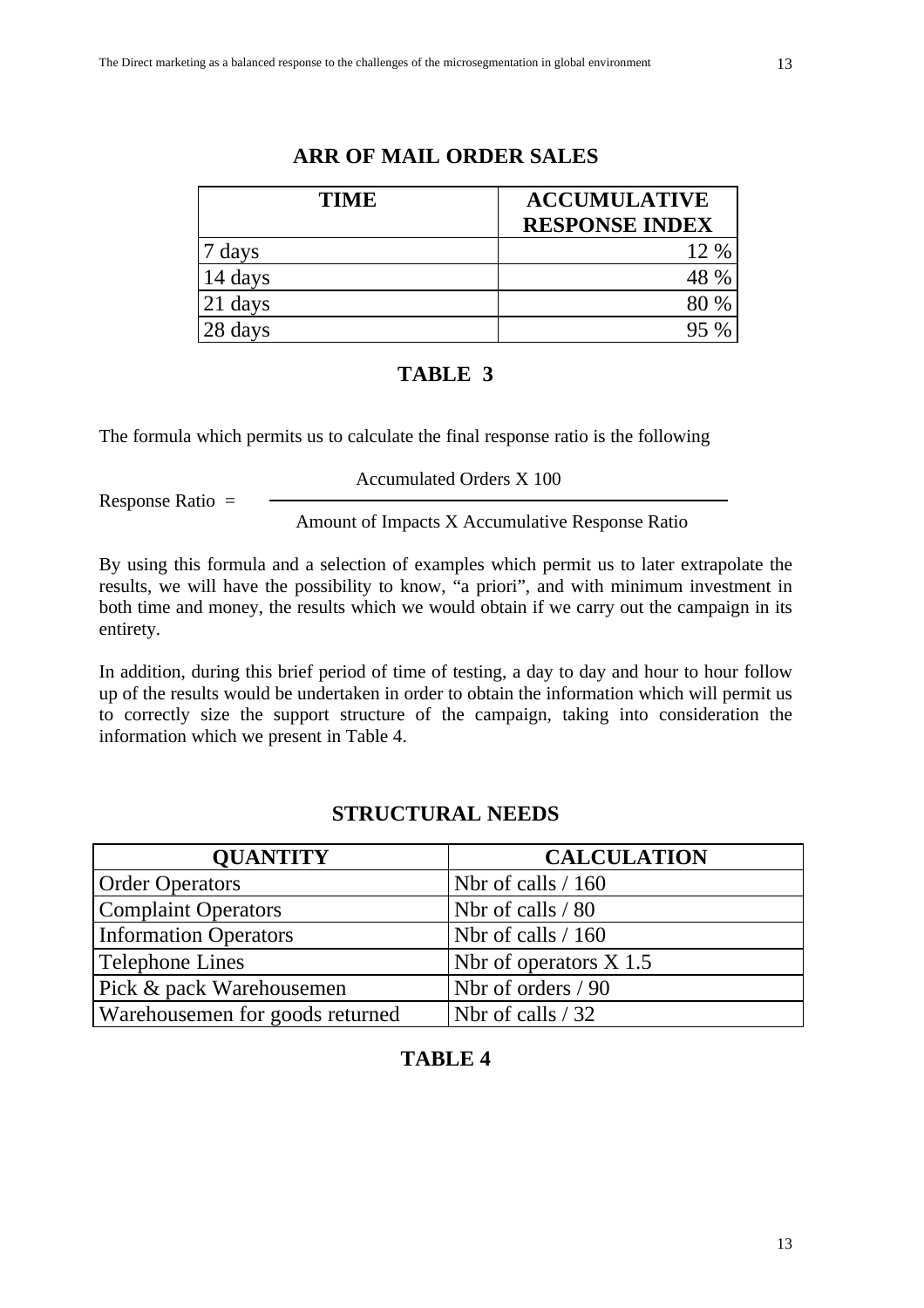Upon using these tools, unique to Direct Marketing, we may establish a kind of operation which is absolutely optimised, both with regard to performance as well as with regard to the structure of costs and do to so it is essential that we follow a launching methodology as exhibited in Figure 4.

This methodology commences with the strategic decision to use the channel of Direct Marketing, a decision which should be carefully meditated and measured as it implies important changes in the organisation and in the structure of the company.

Once a decision has been made and the idea has been created, the test procedure should begin, commencing with the acceptance test or *"Dry Test".* If the results of this test are negative, the idea should be reconsidered, but if the results are positive, the process should be continued.

The next step to take is the preparation of the **basic elements** (*lists, offer and media*) and the choice of the sample to which the test should be sent and after a period of 2 to 3 weeks, we will have the information which will permit us to undertake a count on the *"Break-Even"* and the foreseen *P&*L and thus make a decision as to whether to continue or not. In the second case we will have to reconsider the preparation of the basic elements.

In the case where the results lead us to make a positive decision, all the basic elements should be refined and the support structure should be prepared, that is to say, the **critical elements** (*client attention service, logistic functions*), in order to give way to the launching of the campaign.

Once the campaign has been launched, all the results should be analysed in such a way that they can be refed into the process and thus prepare the next and successive campaigns.

We can see how, within the methodology we presented, the carrying out of these tests forms an integral part of the process.

Ultimately, we are speaking about a methodology which permits us to enter into a continued improvement processes via the permanent feedback of the process in such a way that each campaign, apart from obtaining its own results, provides information for the preparation of the next and successive campaigns.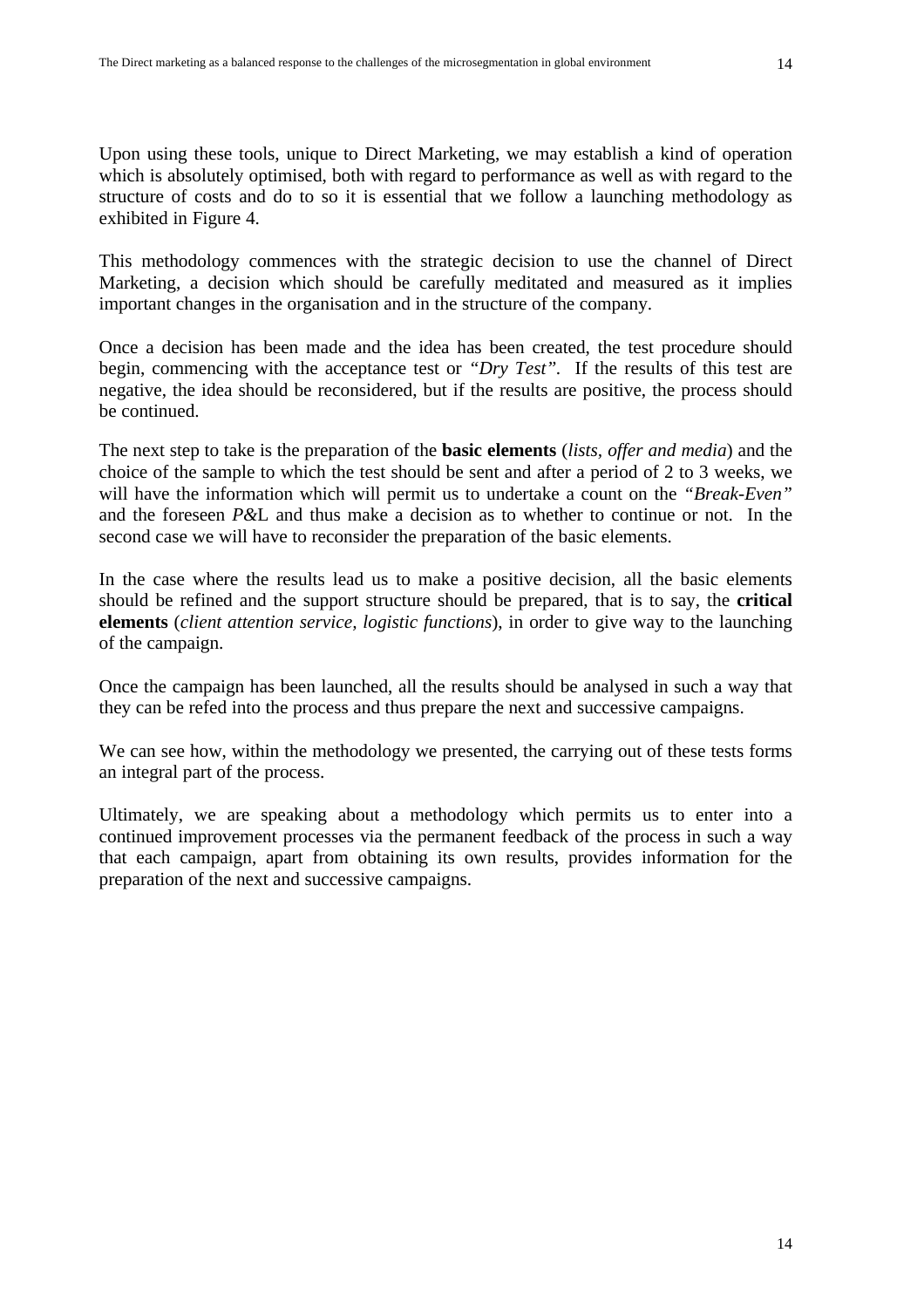



**FIGURE 4**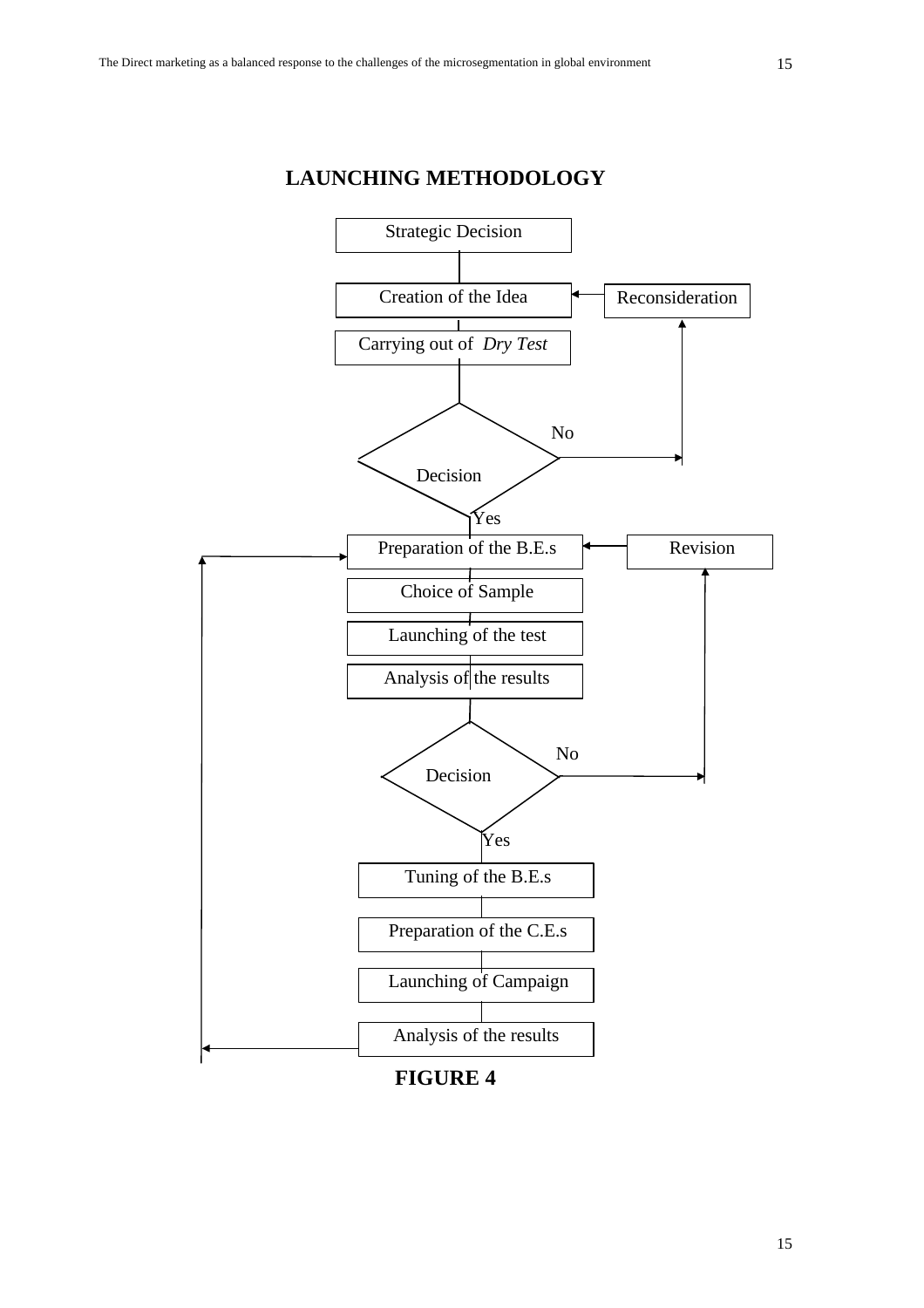A success, which as we have already anticipated, is based on **systematic work**, the **exhaustive carrying out of tests**, **team work** and an **orientation towards the client**, an orientation which should be reached via the correct mixture of the different elements which compose Direct Marketing, within a process which will be the base of the organisation and which we reflect in Figure 5.

# **DIAGRAM OF THE OF THE DIRECT MARKETING PROCESS**



**FIGURE 5**

In Figure 5 we can observe how the **basic elements** are combined with each other before reaching the client so that, as from this moment, it is the **critical elements,** *client service attention* and the *logistic function*, together with some financial-administrative services, who are responsible for continuing the process which is constantly being supervised by the financial-administrative area that is responsible for the overall management of the whole process.

Upon its analysis and once the expectations of the clients and the toughness of competitiveness are understood, it is easy to deduce the need to perfectly adjust each and every of the links in the chain, and be able to count with the best specialists in each area in order to optimise the process as a whole, via the optimisation of each of the functions, both from a cost and quality perspective.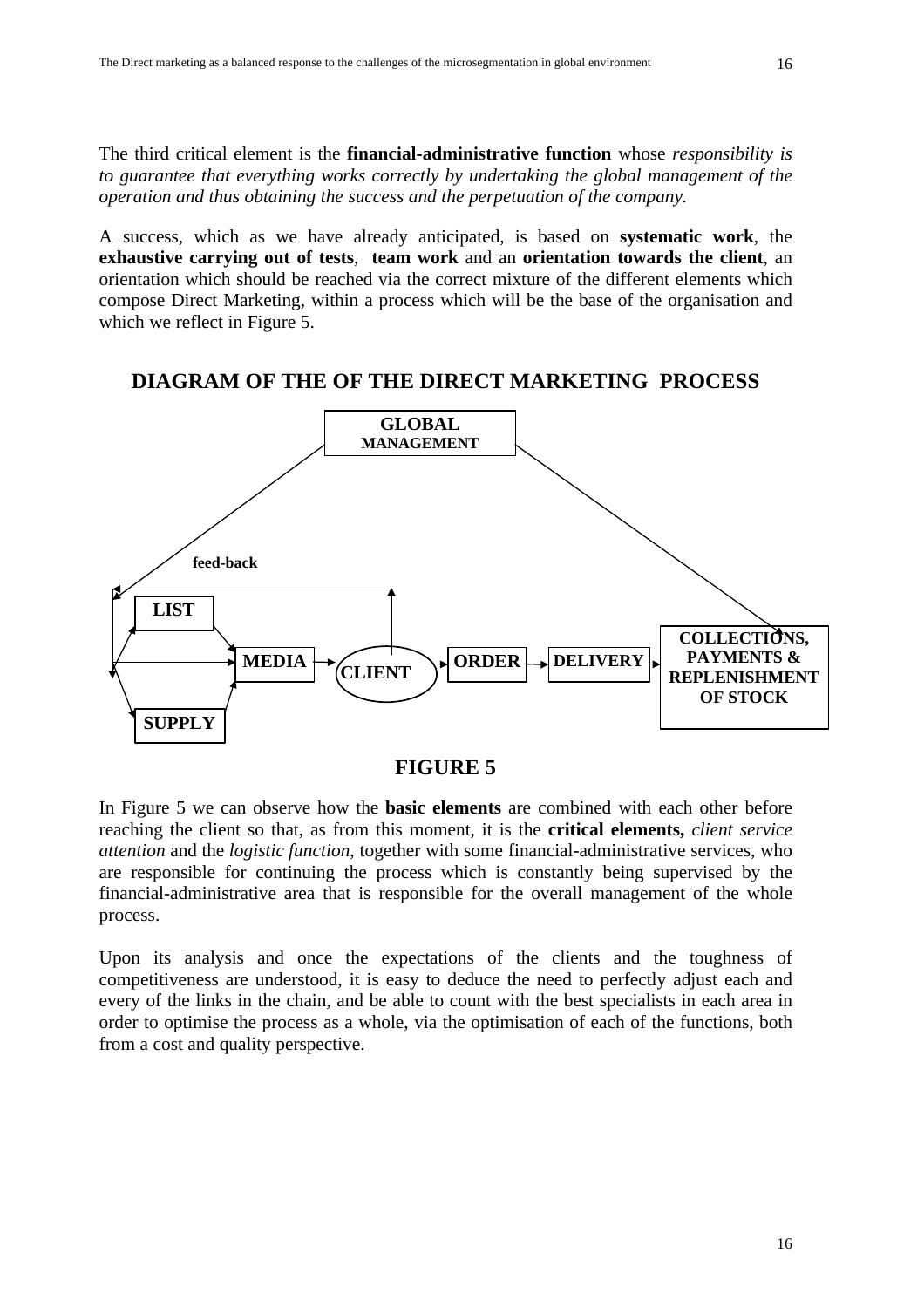We now have to consider the fact that it is very difficult to have the best specialists in each of the functions within one global company, but also we find ourselves with another peculiarity of this channel which is the responses received in surges. These surges are produced by the clients who do not enter into contact with the organisation in a uniform manner. The responses are concentrated on certain days and certain hours which produces and added difficulty for the optimisation of the structure, which should balance the costs with the quality of the service.

Upon carrying out the intensive testing we receive the information which will permit us to correctly size the structure, but the question now centres itself on which type of structure, which structural model may provide us with a solution to the needs which arise as a result of the channel of Direct Marketing, where does one have to conjugate **specialisation**, **flexibility** and **continued adaptation.**

The answer can be found in the concept of a **Virtual Corporation** which permits us to combine the needs of specialisation with the responses received in surges and thus obtain a flexible and productive structure where an important part of the fixed costs become variable costs as these functions will be undertaken by specialised external companies who will be paid for the services they render and which will be sub contracted or become part of the global structure via the different externalisation formulas or strategic alliances, thus completing the model which is exhibited in Figure 6.

# **STRUCTURAL MODEL OF A VIRTUAL CORPORATION**



#### **FIGURE 6**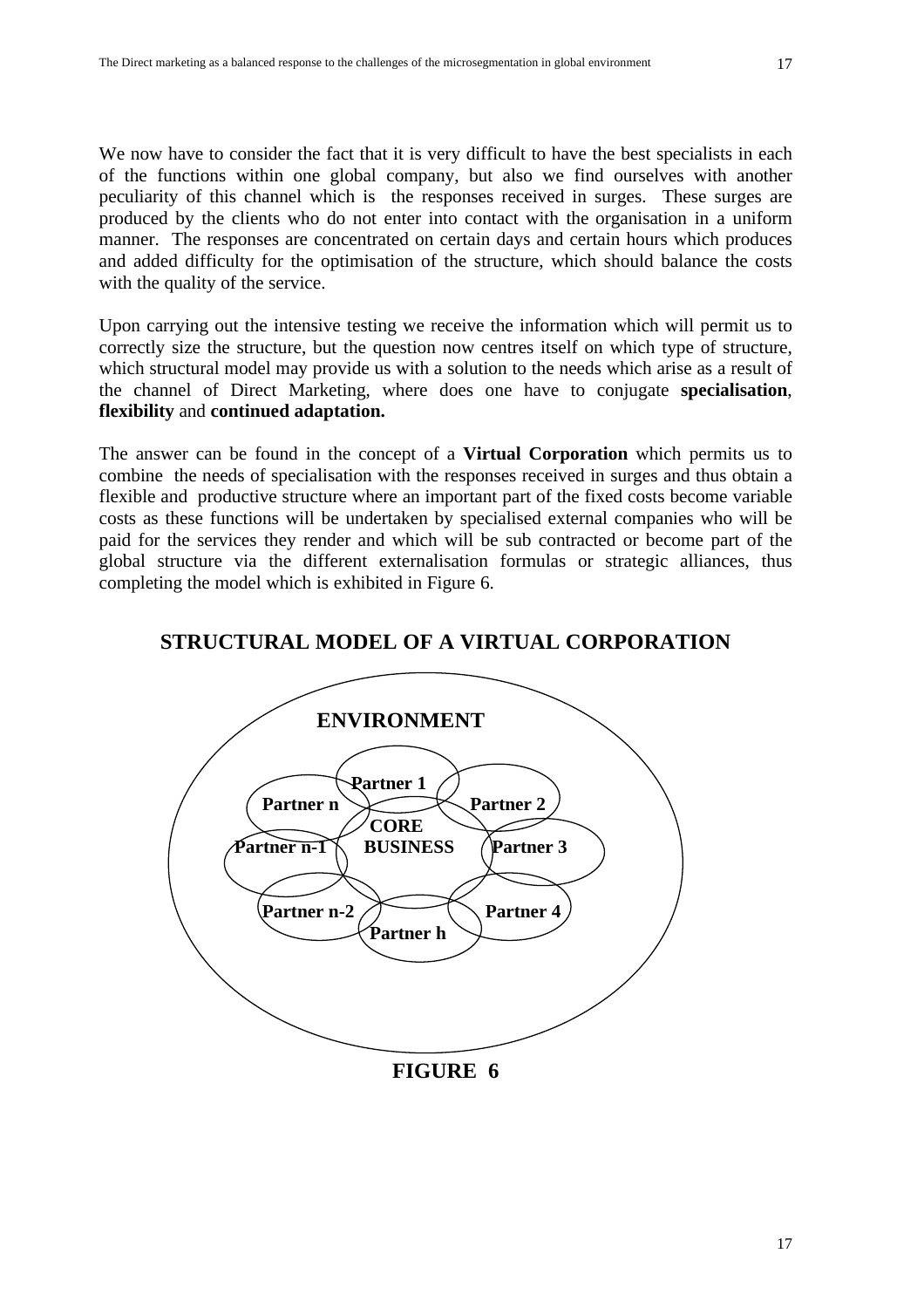The integration of the different components of the created virtual structure can be done by the sharing of information which will be provided by the **New Information's Technologies,** where *Internet* plays an important role as integrator without any kind of geographical limitation and with cost levels which may be absorbed by any organisation, thus facilitating the globalization of the company within the dispersion needs and overcoming the microsegmentation which has taken place in the local markets.

Up till now we have been discussing Direct Marketing by today's concepts, but just as we may extrapolate the results of the tests in each campaign, we can also find out with anticipation what will happen under normal conditions with a Direct Marketing operation over the years by using certain mathematical formulas which will permit us to know the four essential parameters which will enable us to find out the results of the campaign at any moment of time.

The four **essential parameters** to which we refer are: the *number of orders* which will be obtained in a campaign, the *number of clients* that will exist at the end of the campaign, the *number of prospects* at the end of the campaign and, of course, the *volume of business* which will be obtained by the campaign.

We will now present the models, developed by the author of this paper, who has based this development in the models used by **MISCO**, which he has modified after the tests done in multiple campaigns, during his experience in **MISCO**, his experience in the **BANESTO Group** and the multiple tests also done when he has acted as consultant. These models will let to know, in advance, what will happen in a certain time in a Direct Marketing operation, based on the four parameters already mentioned.

#### 1 **ORDER MODEL**

Nbr of orders in campaign  $N = Nbr$  of client orders + Nbr of prospect orders in the campaign + Nbr of prospect orders at the end of the previous campaign + Nbr of orders of the rented lists.

# **P**<sub>n</sub> = ( $\mathbf{r}_c$  **X** (1-a<sub>c</sub>) **X** C<sub>n-1</sub>) + ( $\mathbf{P}\mathbf{r}_n$  **X**  $\mathbf{r}_{Prn}$ ) + ( $\mathbf{r}_{Pr}$  **X** (1-a<sub>Pr</sub>) **X**  $\mathbf{P}\mathbf{r}_{n-1}$ ) + ( $\mathbf{r}_L$  **X** L)

Where :

**Pn :** Nbr of orders in campaign N **rc :** Ratio of response from clients **ac :** Ratio of loss of clients **Cn-1 :** Nbr of clients at the end of the previous campaign **Pr<sub>n</sub>**: Nbr of prospects obtained in the campaign in course **rPrn :** Response ratio of prospects in the campaign in course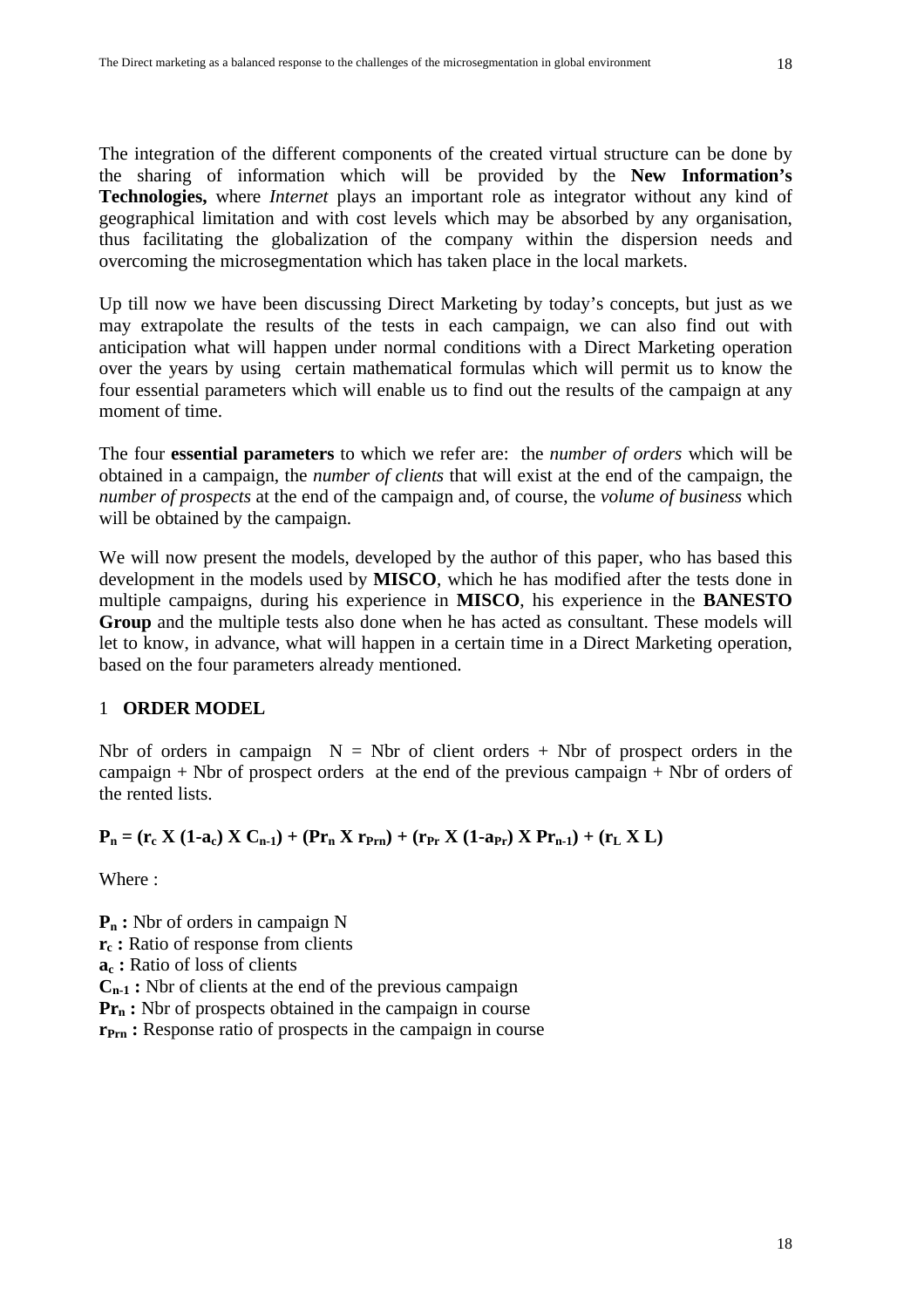**rPr :** Response ratio of prospects of previous campaigns **aPr :** Ratio of loss of prospects **Pr<sub>n-1</sub>**: Nbr of prospects in the previous campaign **rL :** Response ratio of rented lists

**L :** Nbr of addresses of the rented lists

#### 2 **CLIENT MODEL**

Nbr of clients at the end of campaign  $N = Nb$ r of clients at the end of the previous campaign + Nbr of converted prospects of the previous campaign + Nbr of converted clients from the rented lists + Nbr of converted prospects of the campaign

# $C_n = ((1-a_C) X C_{n-1}) + (r_{Pr} X (1-a_{Pr}) X Pr_{n-1}) + (r_L X L) + (r_{Prn} X Pr_n)$

Where :

**Cn :** Nbr of clients at the end of the campaign **aC :** Ratio of clients lost **Cn-1 :** Nbr of clients at the end of the previous campaign **rPr :** Response ratio of answers from the prospects of previous campaigns **aPr :** Ratio of prospects lost **Pr<sub>n-1</sub>**: Nbr of prospects at the end of the previous campaign **r**<sub>L</sub>: Response ratio from the rented lists **L :** Nbr of addresses from the rented lists

**r**<sub>Prn</sub>: Response ratio from prospects of the campaign in course

**Pr<sub>n</sub>**: Nbr of prospects obtained in the campaign in course

#### 3 **PROSPECT MODEL**

Nbr of prospects at the end of campaign  $N = Nbr$  of prospects at the end of the previous campaign  $+$  Nbr of prospects coming from rented lists  $+$  Nbr of prospects maintained in the campaign in course.

#### $Pr_{nf} = ((1-r_{Pr}) X (1-a_{Pr}) X Pr_{n-1} + (s X L) + ((1-r_{Prn}) X Pr_{n})$

Where:

**Prnf :** Nbr of prospects at the end of campaign N **rPr :** Response ratio from the prospects of previous campaigns **aPr :** Ratio of prospect loss **Pr<sub>n-1</sub>**: Nbr of prospects at the end of the previous campaign **s :** Response ratio for subscriptions to the rented lists **L :** Nbr of addresses in the rented lists

**rPrn :** Response ratio from prospects of the campaign

**Pr<sub>n</sub>**: Nbr of prospects obtained in the campaign in course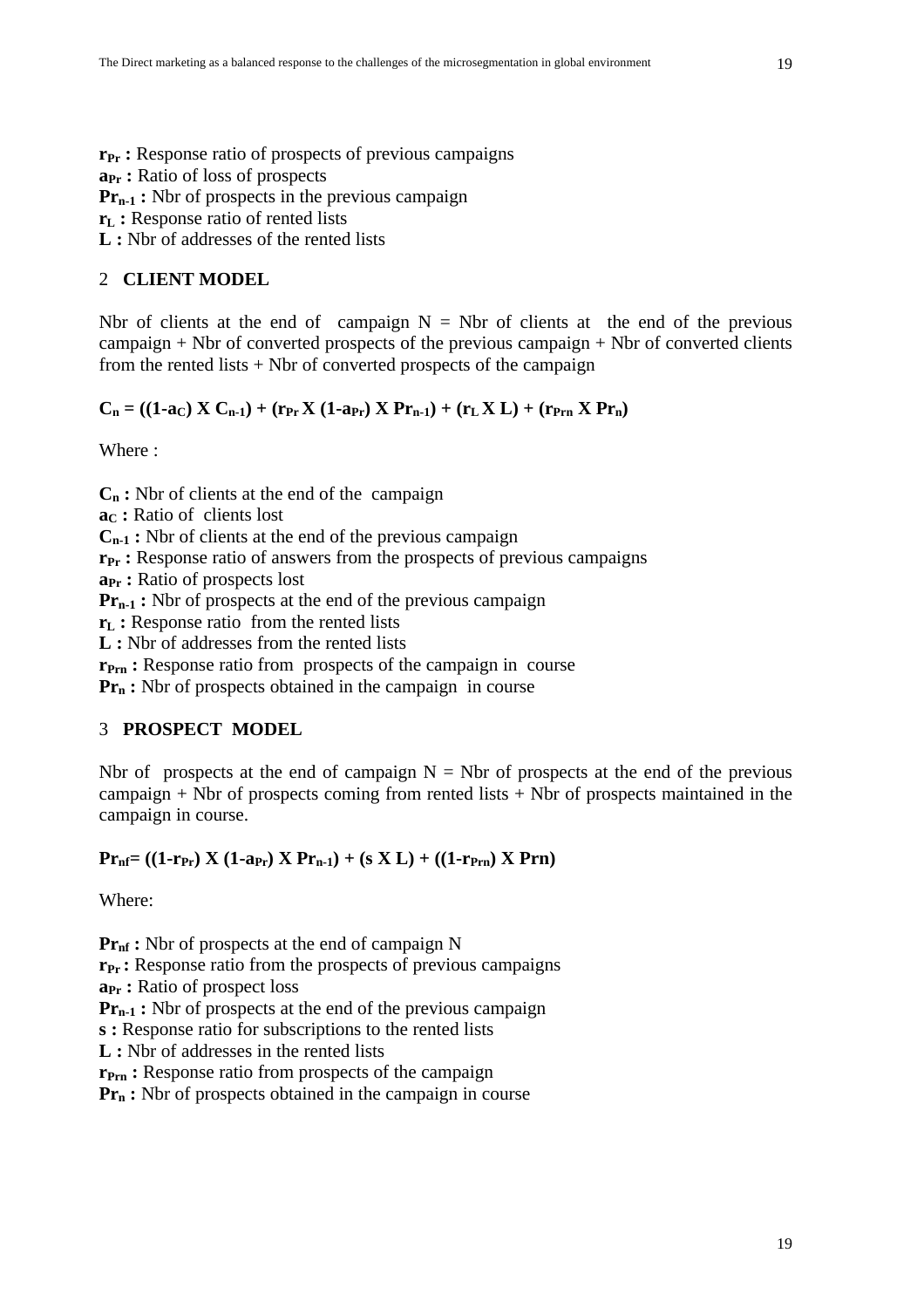## 4 **INVOICING MODEL**

Net Invoicing of the campaign = Gross Invoicing of the campaign - Campaign Returns

#### $\mathbf{F}_n = (\mathbf{P} \mathbf{X} \mathbf{I} \mathbf{X} \mathbf{R}) - (\mathbf{P} \mathbf{X} \mathbf{D} \mathbf{X} \mathbf{P}_n)$

Where :

**Fn :** Net Invoicing of campaign N **P** : Average Value of the order **I :** Total Nbr of campaign impacts **R :** Pondered Average of the Response Ratios **D** : Percentage of returns **Pn :** Nbr of orders obtained in campaign N

In these four models a series of information exists which may be obtained from past experience and, in addition, the corresponding adjustments will have to be made due to the seasonal factors and adjustments of investment or impacts.

To conclude this paper we could say that, from the commercial distribution point of view, Direct Marketing is the solution, in principle, **makes compatible** the concepts of **globalization** and **microsegmentation** with unique tools which will enable us to work with guaranteed formulas and within a methodology based on the intensive carrying out of tests which will provide the information needed for the perfection of the basic elements and the correct sizing of the support structure based on the concepts of a **Virtual Corporation** and orientated towards the client.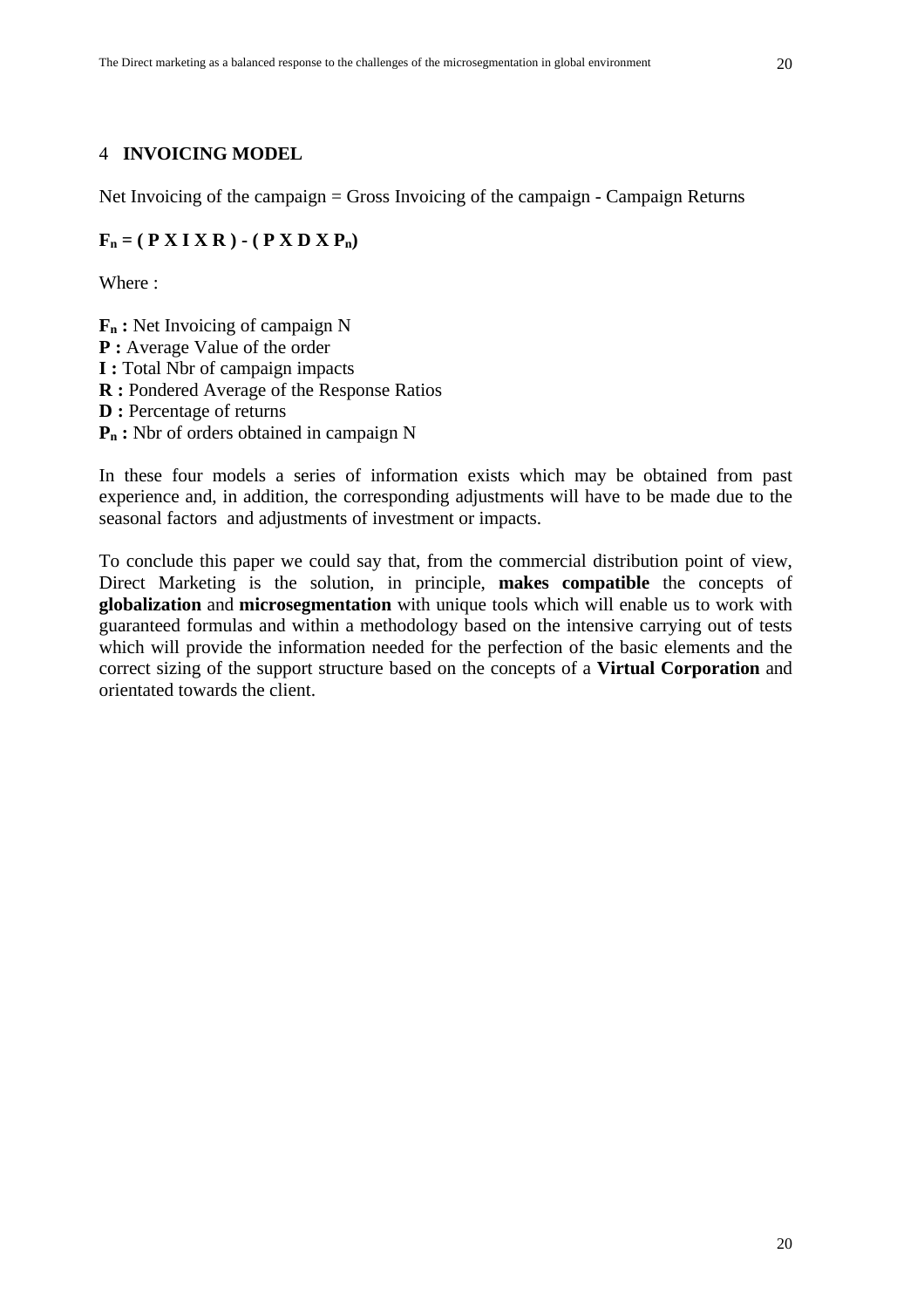## **BIBLIOGRAPHY**

#### **Books**

- Cuesta Félix; **La Gestión del Marketing Directo**; ISBN: 84-481-0826-4; Editorial McGraw-Hill; Madrid 1.997
- Europa Management Consulting; **Las tecnologías de la información en la empresa**; ISBN: 84-8036-418-1, Impreso por Gráfica Internacional, S.A.
- Hamel Gary & Prahalad C.K.; **Compitiendo por el futuro**; ISBN: 84-344-1413-9; Editorial Ariel Sociedad Económica; Barcelona 1.995
- Handy Charles; **The age of unreason**; ISBN: 0-7126-5170-5; Editorial Business Books Limited; Londres 1.989
- Kergrohenn Yves & Salén Henrik; **Promoción y Merchandising, ¡ Dinamita para sus ventas!**; ISBN: 84-404-263-7; Editor Henrick Salen; Madrid 1.987
- Santesmases Miguel; **Marketing, conceptos y estrategias**; ISBN: 84-368-1033-3, Editorial Pirámide,Madrid 1.996
- Servicio de Estudios BBV; **Globalización y Gobierno de empresas**; ISSN: 02143-2273, Bilbao 1.996
- Stone Bob; **Marketing Directo, métodos para alcanzar el éxito**; ISBN: 84-404-5946-7; Impreso por Policrom, S.A.; Barcelona 1.990
- Viñuales Juan; **Fundamentos del Marketing Directo;** ISBN: 84-404-6426-6, Barcelona 1.989

# **Technical Notes**

- Cuesta Félix; **Curso de Marketing Directo**; Master de Dirección Comercial y Marketing del Instituto de Empresa de Madrid; Madrid 1.994
- Cuesta Félix; **La reingeniería como respuesta a la globalización de la economía**; Master en Business Administration del IDOE de Alcalá de Henares; Alcalá de Henares 1.997
- Serra Teresa, **Comportamiento de compra**, Instituto de Empresa, Madrid, 1.993
- Serra Teresa, **Predicción de tendencias en consumo para las próximas décadas.** *El informe POPCORN*, Instituto de Empresa, Madrid, 1.993
- Tyrrell Bob; **Driving forces for change in the client operating environment**; Hanley Centre Londres; Abril 1.995

# **Articles**

- Aguado Irma; **La tienda electrónica revolucionará las ventas**; Expansión/Financial Times; 27 de Septiembre de 1.996
- Burke Raymond R.; **Virtual Shopping: Breakthrough in Marketing Research**; Harvard Business Review; Marzo-Abril 1.996
- Cuesta Félix**; Microsegmentación y Globalización**; Sumario Empresarial; Noviembre 1.997